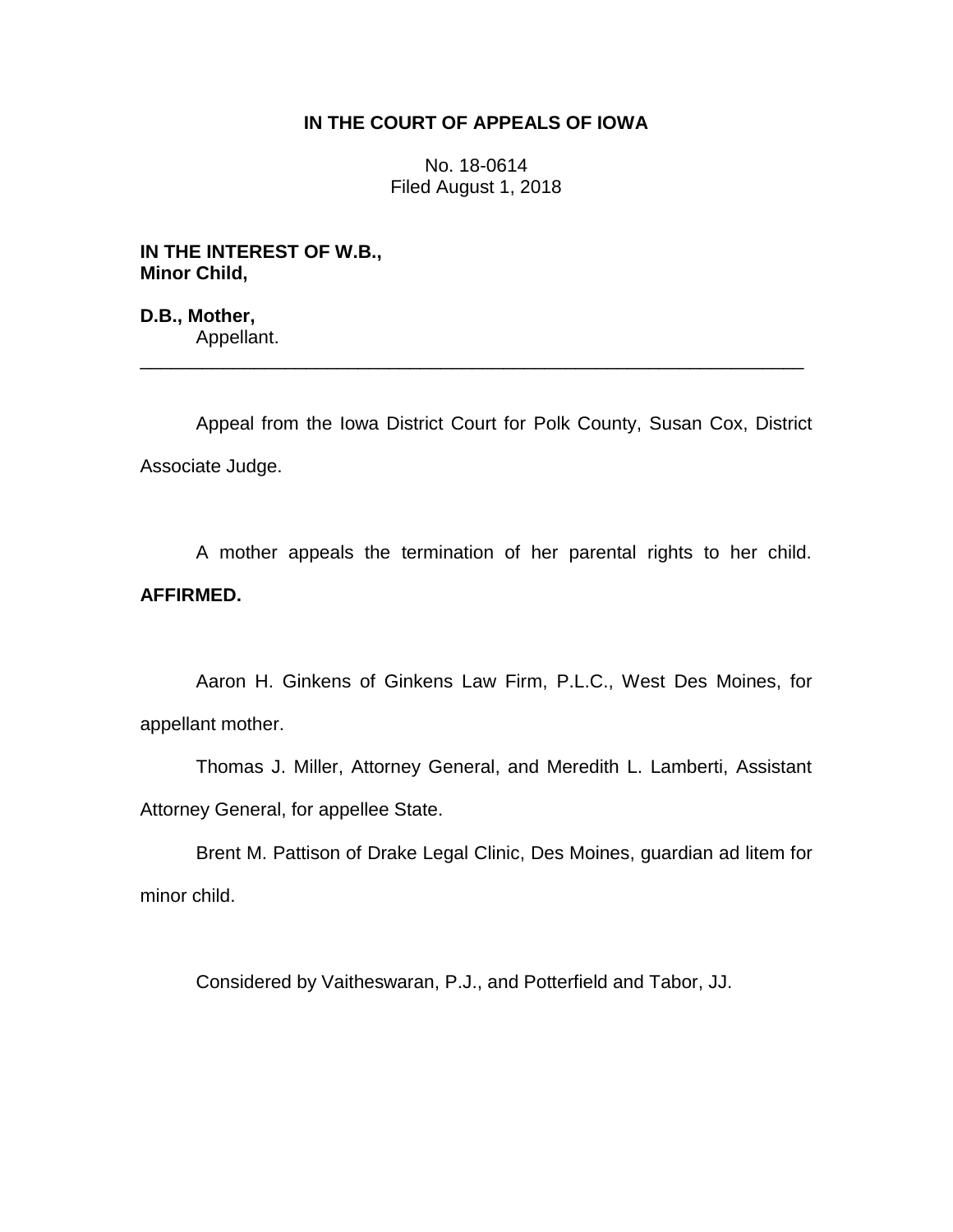# **VAITHESWARAN, Presiding Judge.**

A mother appeals the termination of her parental rights to her child, born in 2008. She contends (1) the record lacks clear and convincing evidence to support a finding the child could not be returned to her custody; (2) termination was not in the child's best interests; (3) termination was inappropriate, given the child's preferences and objection to termination and the closeness of the parent-child bond; and (4) the court should have placed the child in a guardianship in lieu of terminating her parental rights.

# *I***.** *Ground for Termination*

Iowa Code section 232.116(1)(f) (2017) requires proof of several elements, including proof the child cannot be returned to the parent's custody. The department of human services became involved with the family after the child's father assaulted the child's mother. The district court adjudicated the child in need of assistance, removed him from the father's custody, and allowed him to remain in the mother's custody. The mother actively participated in reunification services and abided by a no-contact order prohibiting interaction with the father.

In time, the mother's progress waned. She was unsuccessfully discharged from a substance abuse treatment program, exposed herself and the child to dangerous men, violated the no-contact order, and threatened to assault a department employee. The district court placed temporary legal custody of the child with his paternal aunt, under department supervision. The aunt kept the child briefly but asked to end the placement due to the mother's behaviors towards her. The child was placed in foster care.

2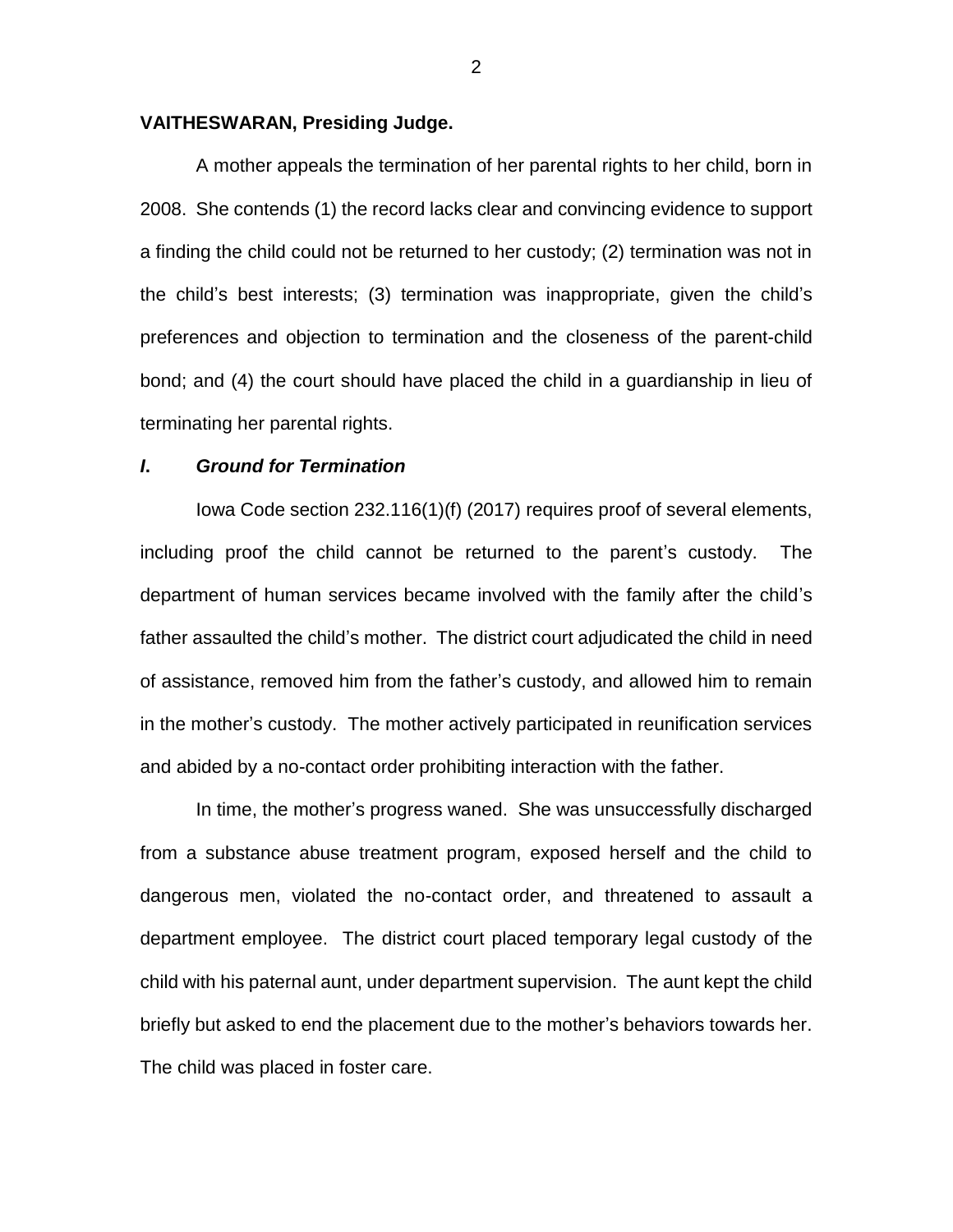Meanwhile, the mother again began working towards reunification. The department recommended returning the child to her custody, subject to department supervision. The district court granted the request.

The reunification was short-lived. The mother violated the no-contact order and assaulted the father. The department asked to have the child removed from her custody. The district court granted the request.

The State filed a petition to terminate the mother's parental rights. The district court granted the petition.<sup>1</sup> The court provided the following reasoning:

The Mother . . . struggles with homelessness, instability, mental health, deceit, inappropriate conversations around [the child], inappropriate situations with [the child], violence, criminality, domestic violence and ongoing violations of the No Contact Order[, which] prevent [the child] returning to her custody.

On appeal, the mother argues the child wanted to be returned to her care, she requested return of the child to her care, and she was in the process of obtaining housing to facilitate that goal. In her view, the child could have been returned to her custody in the imminent future. On our de novo review of the record, we disagree.

The district court afforded the mother several opportunities to retain or regain custody of her child, and the mother squandered those opportunities. The child-in-need-of-assistance petition was filed in 2015. The district court allowed the child to remain with the mother until her actions precipitated a removal in 2016. Despite her violation of the no-contact order, the court reunified mother and child in the same year. The mother again violated the no-contact order. The court

 $\overline{a}$ 

 $1$  The father's parental rights were also terminated.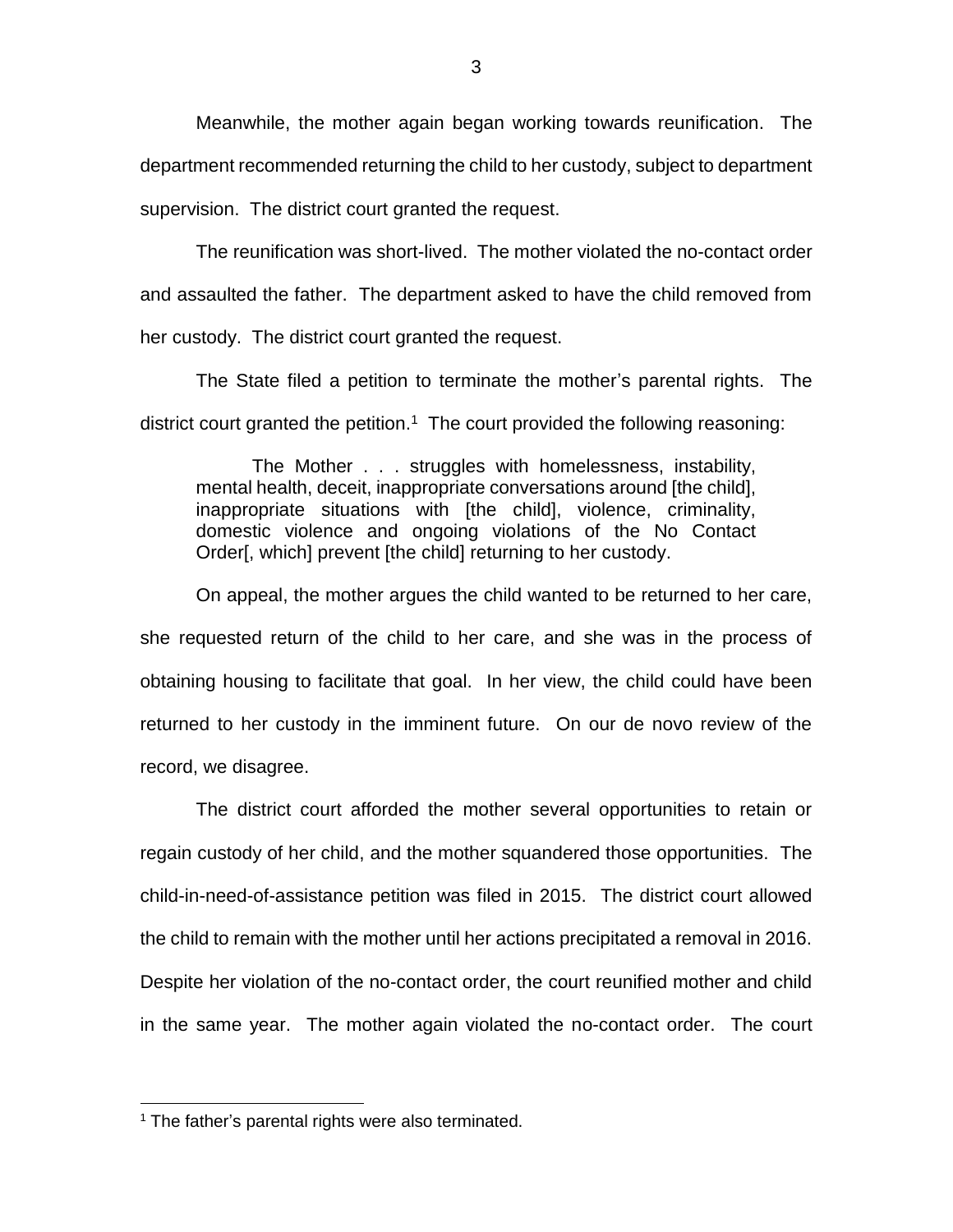removed the child a second time, and the child remained out of her custody for well over a year. In short, the child was shuttled in and out of multiple homes as a direct consequence of the mother's actions.

By the time of the termination hearing, the service provider who most recently supervised visits between mother and child testified the visits were suspended two months earlier "pending the review of the family and updated family interaction plan." While he described interactions between the mother and child as "comfortable," he also stated topics of conversation were "red flags." The main area of concern was the mother's "bringing up court and talking a lot about court." In his view, her statement that the child needed to stand up for himself in court and "come home . . . halted the visitations." Although a previous service provider had a more benign view of the mother's conversations with her child, that service provider was removed from the case several months before the termination hearing.

We are less concerned about the mother's discussion of court proceedings with the child than we are with the mother's failure to address factors precipitating the child's second removal from her home. The mother admitted she violated a no-contact order and also admitted she discontinued therapy that might have helped her process her fraught relationship with the child's father. While she expressed an intent to reinitiate therapy sessions, she had yet to do so at the time of a second termination hearing. The therapy sessions were all the more critical because the mother stopped taking medication to manage her mental health diagnoses after learning she was pregnant and after being told the medications could have adverse "effects on a new unborn child."

4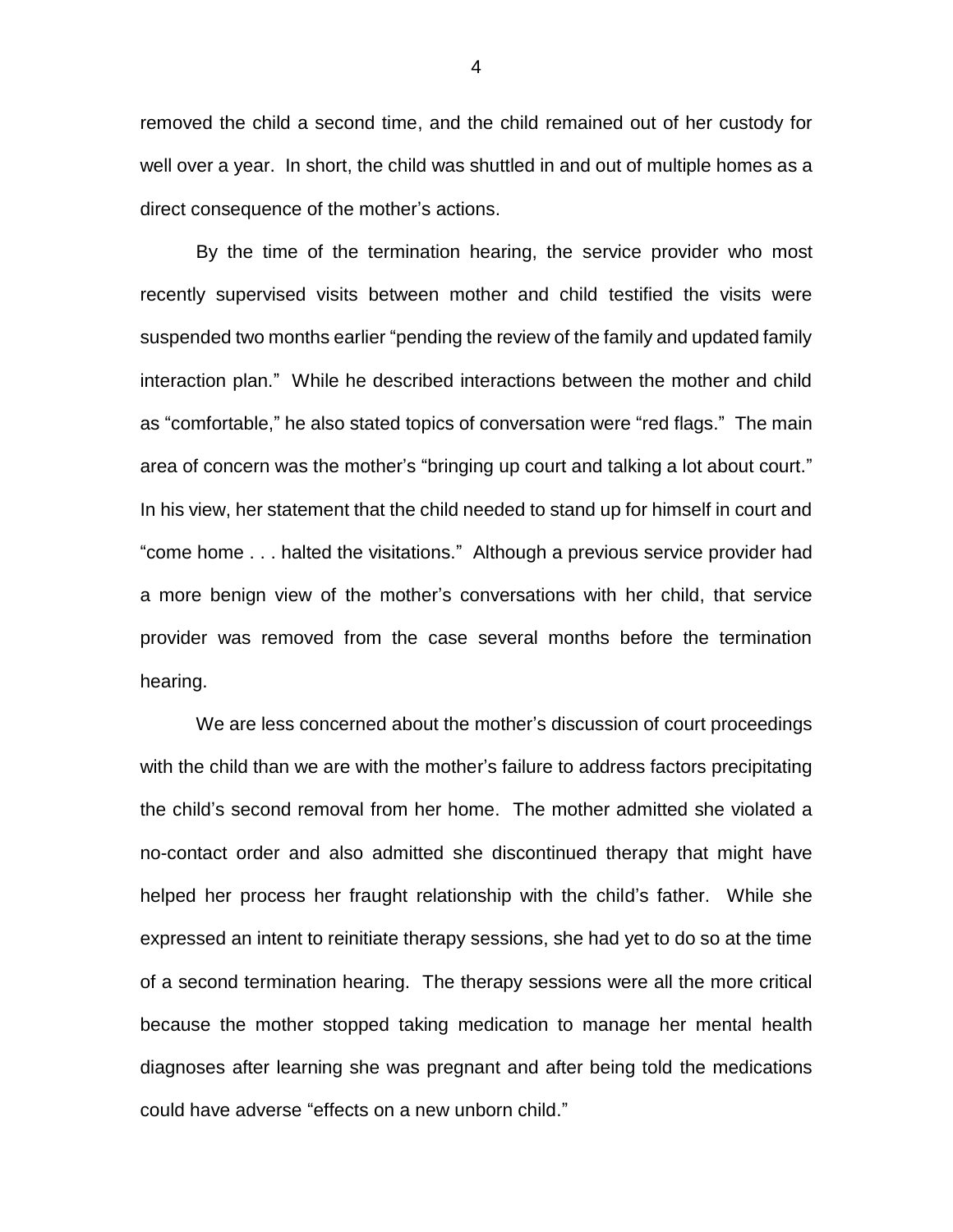At the time of the second termination hearing, the mother also lacked appropriate housing. While she testified she was in the process of obtaining subsidized housing, her efforts on this and other fronts came too late. *See In re C*.*B*., 611 N.W.2d 489, 495 (Iowa 2000). After more than two years of services, she was simply not in a position to have the child returned to her custody. We agree with the district court that the State proved the statutory ground for termination set forth in Iowa Code section 232.116(1)(f).

# *II***.** *Best Interests*

Termination must serve the child's best interests. *In re P*.*L*., 778 N.W.2d 33, 39 (Iowa 2010). In considering those best interests, the child's safety is our primary concern. *Id*.

The department employee overseeing the case had no reservations about the bond between mother and child. She testified "[t]hey communicate well" and "[t]hey interact during visits." Nonetheless, she stated the mother struggled "to set good boundaries for herself" and "to understand what she says and does and how that impacts [the child]." She acknowledged the mother was appropriately prepared for visits and displayed appropriate parenting techniques during the supervised sessions. But she had concerns about the mother's ability to protect the child from domestic violence and ability to manage her mental health.

The service provider who supervised visits shortly before the termination hearing had similar views. He acknowledged a "clear affection" between mother and child but testified to the mother's "inappropriate" preoccupation with the father. He also cited her refusal to attend "any sort of therapy."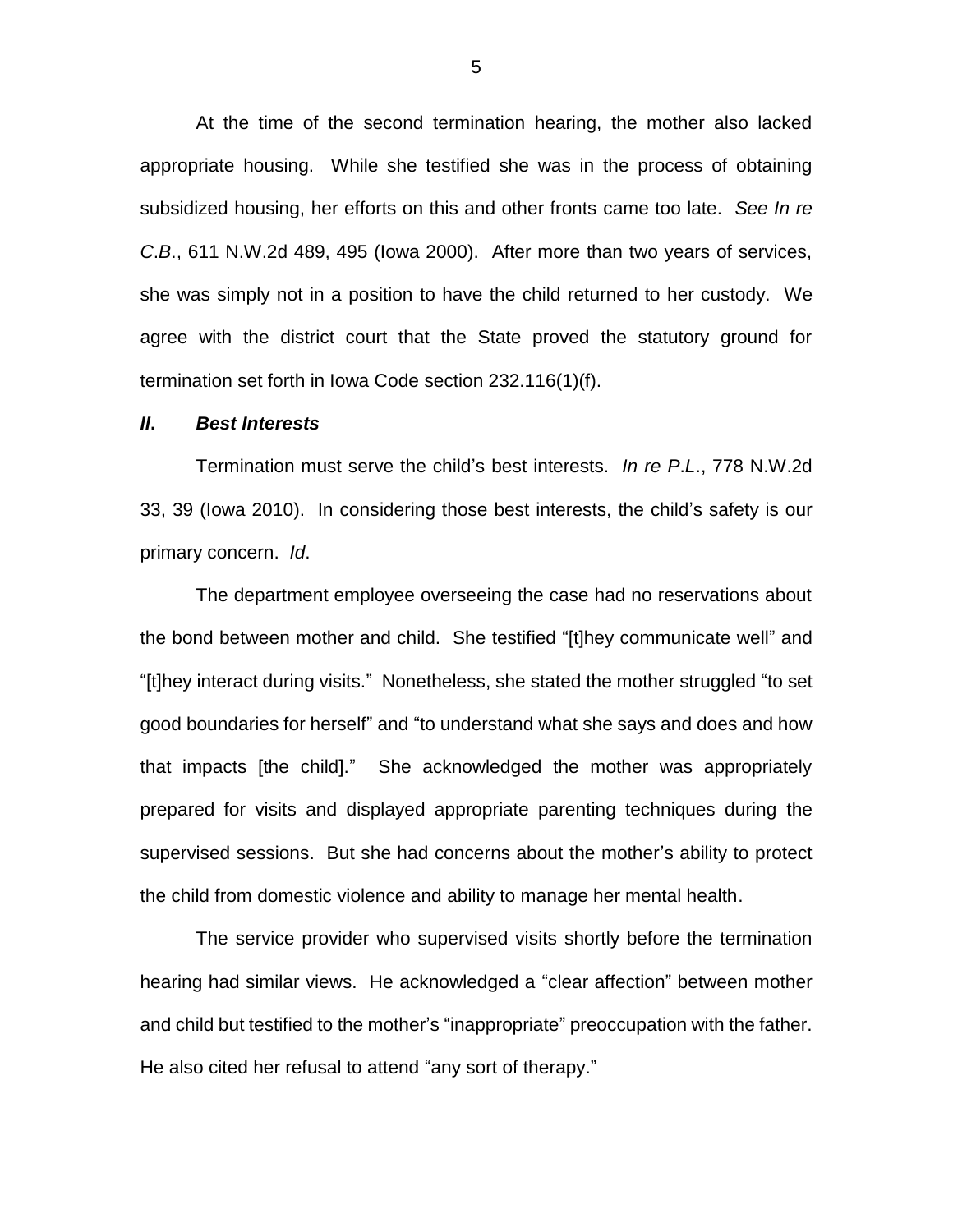We do not minimize the child's strong desire to return to a permanent, loving home with his mother after several temporary placements. But there is simply no assurance that the mother's home—if one could be obtained—would be permanent or safe. We agree with the district court that termination of the mother's parental rights was in the child's best interests.

#### *III***.** *Exceptions to Termination*

The court may consider certain statutory "exceptions to termination." *See* Iowa Code § 232.116(3). The mother argues two exceptions apply: "The child is over ten years of age and objects to the termination" and "[t]here is clear and convincing evidence that the termination would be detrimental to the child at the time due to the closeness of the parent-child relationship." *Id*. § 232.116(3)(b), (c). The factors are permissive, not mandatory. *In re A*.*S*., 906 N.W.2d 467, 475 (Iowa 2018). The first exception is technically inapplicable because the child was not over the age of ten at the time of the termination hearing.<sup>2</sup> As for the second exception, we agree the record contains extensive evidence of the bond shared by mother and child. But, as discussed, the safety of the child was paramount, and we are not convinced the mother was in a position to ensure the child's safety.

#### *IV***.** *Guardianship*

 $\overline{a}$ 

A court may place the child with a relative or other suitable person. Iowa Code § 232.117(3)(c); *A*.*S*., 906 N.W.2d at 477. "[A] guardianship is not a legally preferable alternative to termination." *A*.*S*., 906 N.W.2d at 477 (citing *In re B*.*T*., 894 N.W.2d 29, 32 (Iowa Ct. App. 2017)).

 $2$  As noted, we have considered the child's preference in the best-interests analysis, notwithstanding the inapplicability of the statutory exception.